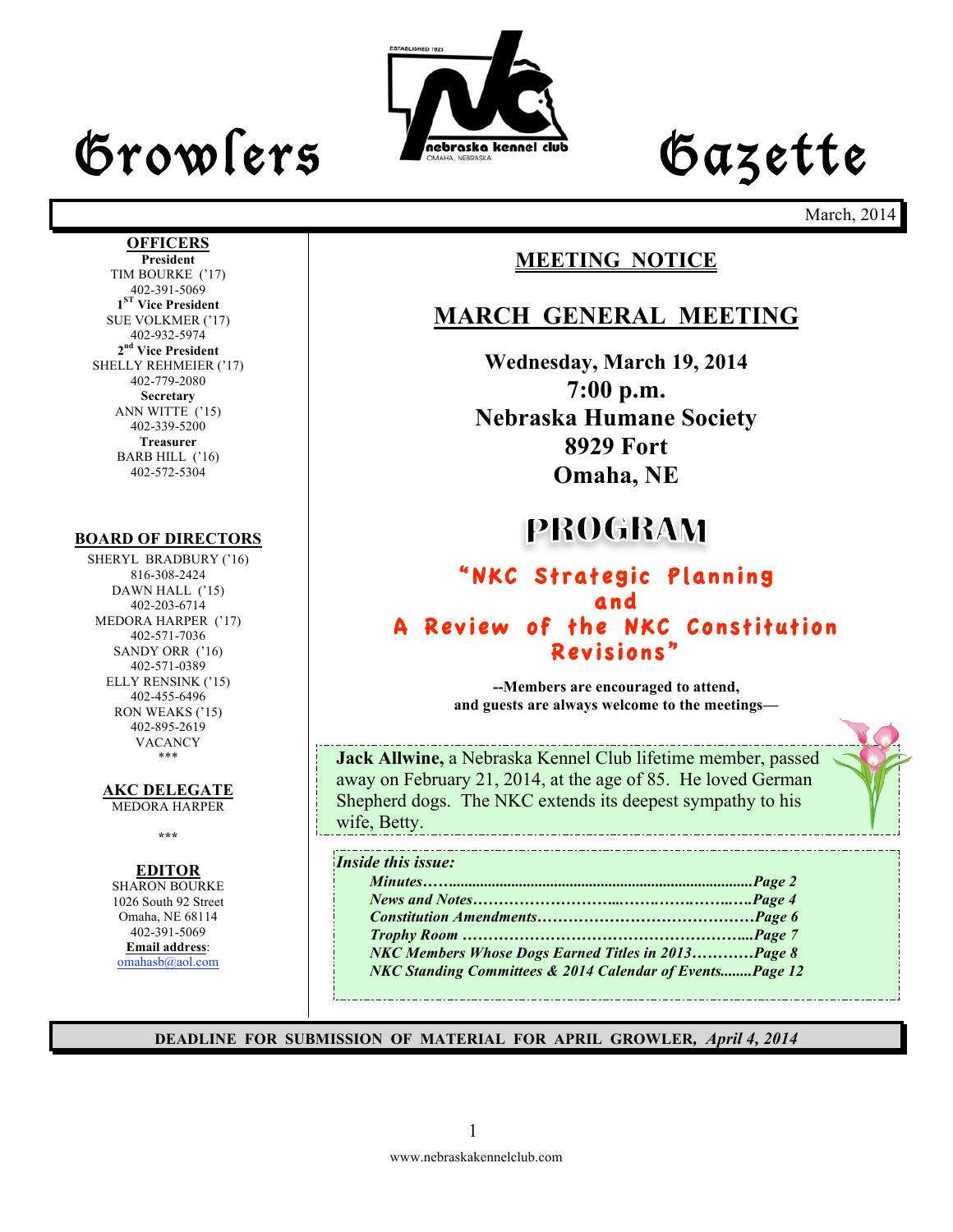#### **SECRETARY'S REPORT**

#### **FEBRUARY GENERAL MEETING Wednesday, February 19, 2014 Jack and Mary's Restaurant 655 N. 114 St. Omaha, NE**

Meeting was called to order by President Tim Bourke at 7 PM. The Annual Meeting was held at Jack & Mary's Restaurant in Omaha. There were 19 members in attendance.

All nominations for Board were accepted; welcome again to these 4 people. Everyone introduced themselves to the rest of the Membership.

The President's Report included a comment on the financial well-being of the Club and a request again for people to volunteer for 3 positions available.

The First Vice President was absent and did not send any Report. The Second Vice President supplied a Report and was in attendance; we have welcomed 3 new memberships to the Club and Ron also reported on Responsible Dog Owners' Day and My Dog Can Do That, which he managed. The Secretary was in attendance and reported ongoing work keeping Club Minutes. The Treasurer was in attendance and also supplied a Treasurer's Report showing a net loss in the past year.

Committees:

Agility is still looking for a venue AKC Delegate Medora Harper gave an Update on her position Community Outreach will again do Bark In The Park and RDOD among other activities Constitution will need some redoing thanks to a notice from AKC and will be dealt with Education - Donna Rosales was not in attendance Events - there will be lots of activities in the current year Growler editor Sharon Bourke said there were 12 issues posted/mailed Tracking; Shelly reported the Tracking Test went well Training Director Barbara Hill said we continue to hold classes which are busier near shows

Possible Constitution/bylaws revisions will be sent to the Board Pampered Chef is done and NKC did realize a small income Calendars are still available and 2 companies have yet to pay for their pages

It appears there will be no Dog Show in 2014; Tim has organized a Committee to investigate clustering with St. Joe KC or having a show elsewhere in 2015 or 2016.

Meeting was adjourned at 8:15 PM

Respectfully submitted Ann Witte, NKC Secretary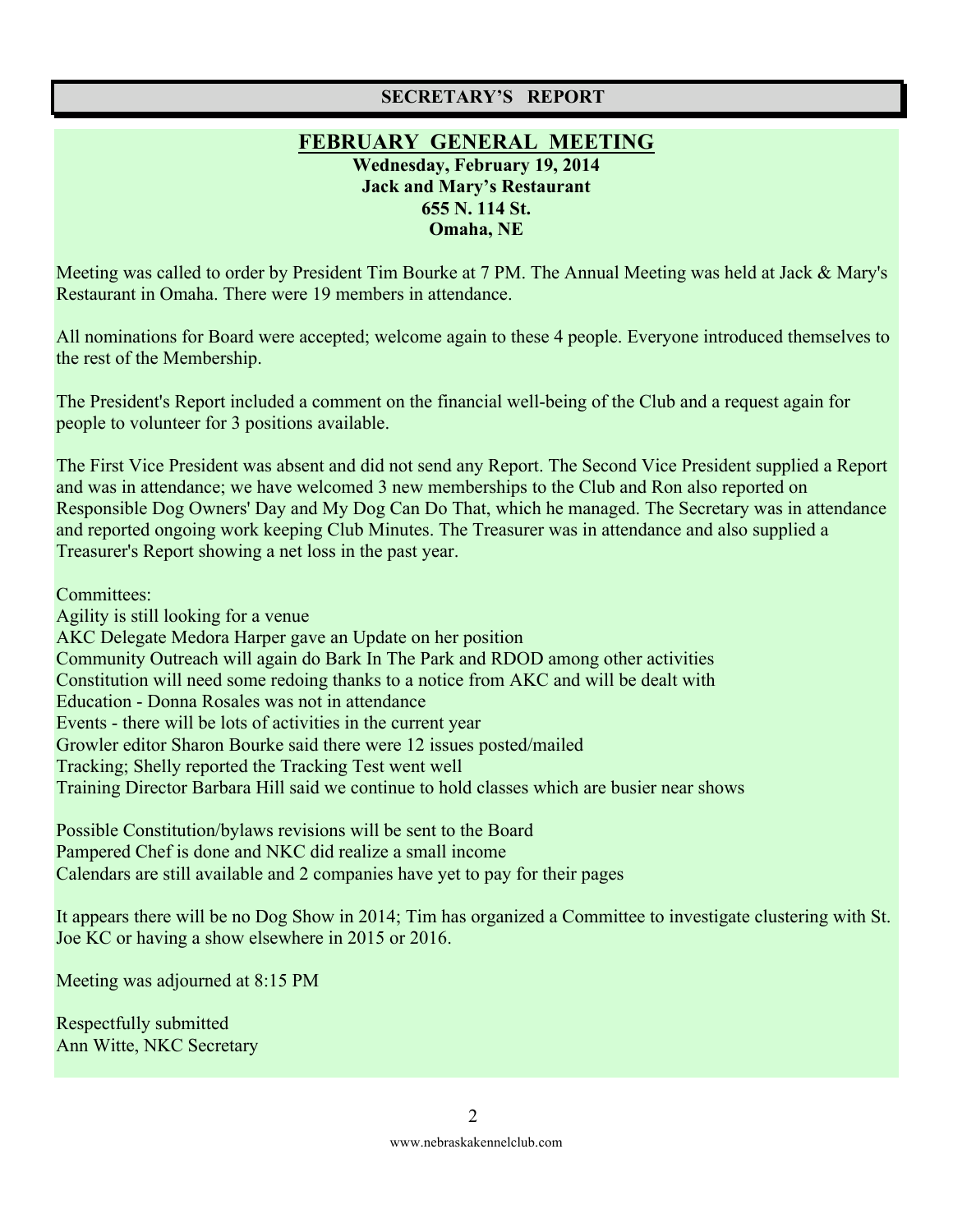#### **MARCH BOARD MEETING Wednesday, March 5, 2014 Nebraska Humane Society 8929 Fort Omaha, NE**

The meeting was called to order by President, Tim Bourke at 7 PM.

Attending: Elly Rensink, Sue Volkmer, Medora Harper, Shelly Rehmeier, Ron Weaks, Sheryl Bradbury, and Barbara Hill.

Absent: Ann Witte, Sandy Orr, Dawn Hall

A motion was made by Elly and seconded by Shelly to approve the prior Board Minutes as published. The motion was approved.

Elly advised the Board that she is resigning her Board position as  $1<sup>st</sup>$  Vice President due to family responsibilities, however, she wished to remain a member of NKC's Board of Directors.

Election of Officers as follows:

President Nominated Tim Bourke

Secretary Nominated Ann Witte

Treasurer Nominated Barbara Hill

1<sup>st</sup> Vice President Nominated Sue Volkmer

 $2<sup>nd</sup>$  Vice President Nominated Shelly Rehmeier

There were no other nominations and the above slate as unanimously approved.

Committee Reports:

Agility 2014 Shelly advised that a suitable venue and date has not been found and a decision was made that NKC would not hold an agility trial in 2014.

Shelly will contact the trial secretary and agility judge and release them from their contracts. There may be a cancellation fee from the agility judge. Shelly will keep the Board informed.

AKC Delegate – Medora updated the board identifying the candidates running for the open positions for the AKC Board of Directors.

Community Outreach – Melody – No report

Education – Dona Rosales – no report

Events – Sue still working on the club calendar and will coordinate with Editor,Sharon Bourke to publish the NKC event calendar in the Growler

Facebook – Sharon Dowell – no report

Growler – Sharon Bourke – Growler deadline is first Friday after the monthly Board Meeting, i.e. March 7, 2014

Legislative Liaison – Sandy Orr – no report

Obedience – vacant

Strategic Planning – Tim nothing to report at this time

Tracking – Shelly – the 2014 tracking event is scheduled for November 8  $\& 9, 2014$ 

Training Director – Barbara Hill – nothing new

Ways & Means – Sheryl -

Web Page Coordinator – Barbara Hill – nothing new

Unfinished Business:

Agility tabled until 2015

Herding Trial – Motion made by Barbara and seconded by Elly that in view of the fact no one has volunteered to chair the event for 2014, NKC will not hold a herding trial in 2014.

Calendar – 2014 – Cheryl to check with Melody about doing a calendar for 2015

For the Love of Dogs, RDOD. Ron to check with Companion Dog Club to determine if they are interested in doing a combined event similar to last year on either Sunday, Sept 14 or Sunday Sept 21.

3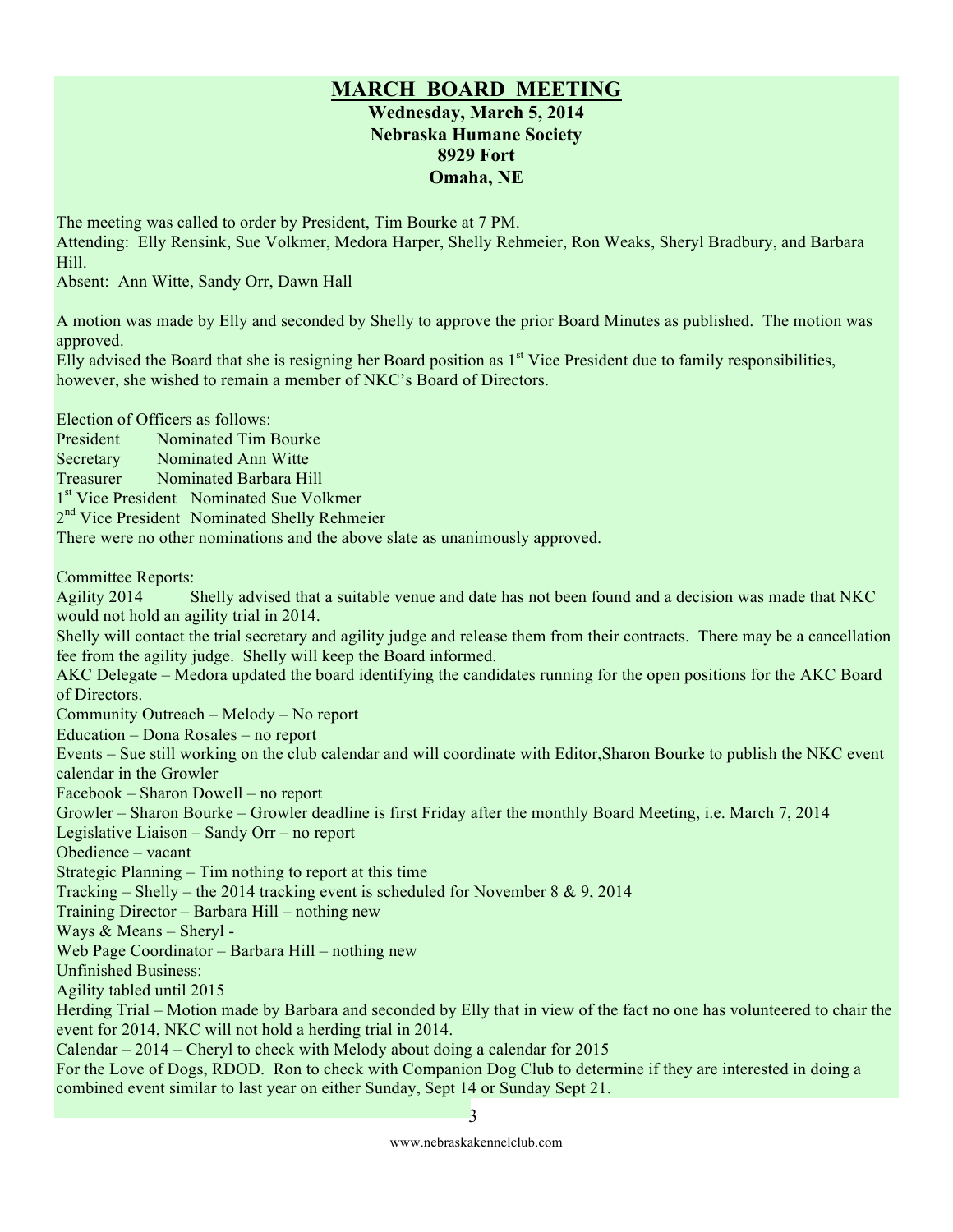New Business:

The club's liability insurance expires March 14, 2014. Two proposals were presented and the Board recommended accepting the proposal from CNA, broker actual carrier Hartford with coverage of \$2,000,000, aggregate \$4,000,000 and an annual premium of \$425.00

The Board reviewed the recommended changes to the constitution and by-laws received from AKC. They were primarily clarifying items. Sharon Bourke will incorporate the changes into the document on her computer and reprint for final review of the Board before resubmitting to AKC. The Board discussed and recommended the alternate Greater Omaha Agility Group (GOAG) pricing schedule.

Elly Rensink on behalf of Council Bluff's Kennel Club inquired about joining GOAG and if there is a written organizational agreement for this entity. Shelly Rehmeier will follow up.

The Board then went into Executive Session to discuss future possible cluster conformation, obedience, rally events.

A motion was made to adjourn at 9:45 pm.

Respectfully submitted, Barbara Hill Acting Secretary

#### **NEWS & NOTES**

#### CONFORMATION TRAINING CLASSES

- **WHEN:** Every **Monday,** except major holidays.
- **LOCATION: Companion Dog Club 10803 N. 72 Street Omaha, NE**
- **TIME: 7:00 PM Small Dogs 7:40 PM - Large Dogs**
- **COST:** \$5.00 for first dog, \$4.00 for all subsequent dogs per evening Junior handler \$3.00 per dog

**DURATION:** Recommend 30 minutes or less for puppies. 30 to 60 minutes for adult dogs.

**WHO SHOULD ATTEND:** Experience and inexperienced dogs and handlers.

#### **CONTENT:**

- **❖** Table Training Individual Gaiting
- ❖ Group Gaiting Free Stack
- $\triangle$  Breed specific training
- $\triangle$  Different patterns typical to conformation ring, i.e. triangle, L pattern, T pattern

 $\triangle$  Ring and show etiquette for those new to showing in conformation

**Check the NKC website for updates and/or changes – Everyone welcome. No reservations needed.**

**Any questions? Contact: Barb Hill, 402-572-5304**





NKC member, **Elly Rensink**, was unanimously voted into the

> **Professional Handler's Association Hall of Fame**

*---Submitted by Elly Rensink*

www.nebraskakennelclub.com 4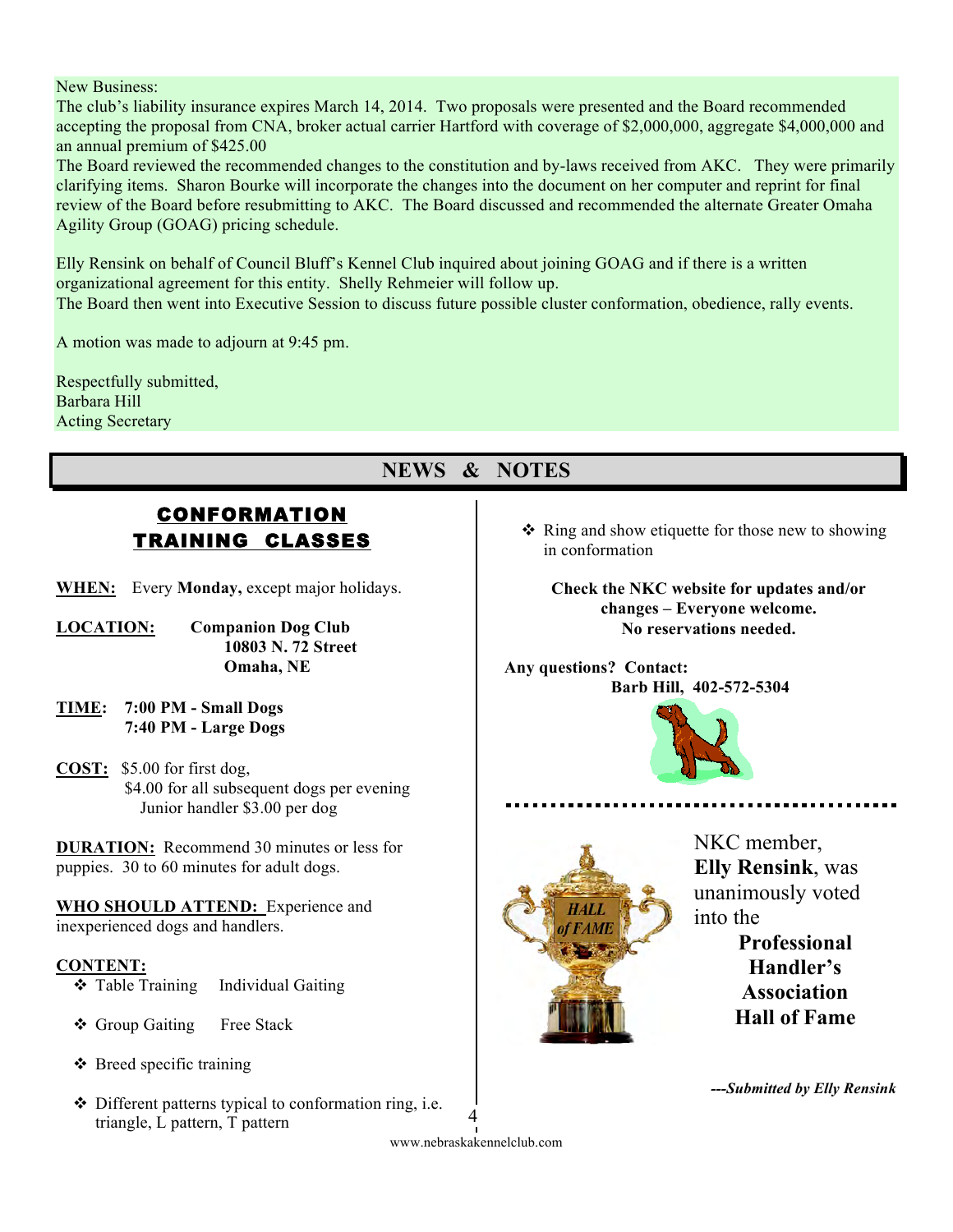

**Parade with Council Bluffs Kennel Club Saturday, May 17, 2014 Contact Elly Rensink, 402-455-6496 with questions or for de "tails." \*\*\***

> **Platte Valley Dog Fest Saturday, August 2, 2014 More de "tails" later \*\*\***

**For the Love of Dogs/RDOD September, 2014 More de "tails" later \*\*\***

**Walk for the Dogs Sunday, September 28, 2014 More de "tails" later \*\*\***

**NKC Tracking Test Sat., Nov. 8 and Sun., Nov. 9, 2014 More de "tails" later**

*---Submitted by Sue Volkmer*

#### GROWLER ADVERTISING RATES

**NKC members:** *\$10.00 per 1/8th of a page, \$75.00 for a full page*  **Non-members:** *\$15.00 per 1/8th of a page*

*\$112.50 for a full page* Copy cannot change between issues of the Growler*. All ads are subject to NKC Board approval.*

NKC Members: No charge to advertise the sale of used dog equipment.

# **DUES ARE DUE**

**Your 2014 NKC membership dues are due. Don't delay, renew today!**

**\$20.00 per Regular Membership, per person**

**Make checks payable to Nebraska Kennel Club and fill out the 2014 Dues Notice that was in the January Growler. Mail to: Barb Hill, Treasurer 5604 N. 79 St. Omaha, NE 68134**



#### **CONTACT THE GROWLER EDITOR**

- If you have something to contribute for the betterment of the dog fancy that you would like published in the **Growler, please contact the Growler Editor.**
- If you have a show win that you would like to brag about, information regarding an upcoming dog event, or poem, etc. to share with others, **please contact the Growler Editor**.
- If you are the Chair of an NKC committee and would like to inform the membership of the committee's activities, **please contact the Growler Editor.**
- ♦ **If** you have a photo of your dog to put in the **Growler**, **please contact the Growler Editor.**
- ♦ **If** you have something for the **Growler**, please contact the **Growler Editor**: **Sharon Bourke, 402- 391-5069, or e-mail:** omahasb@aol.com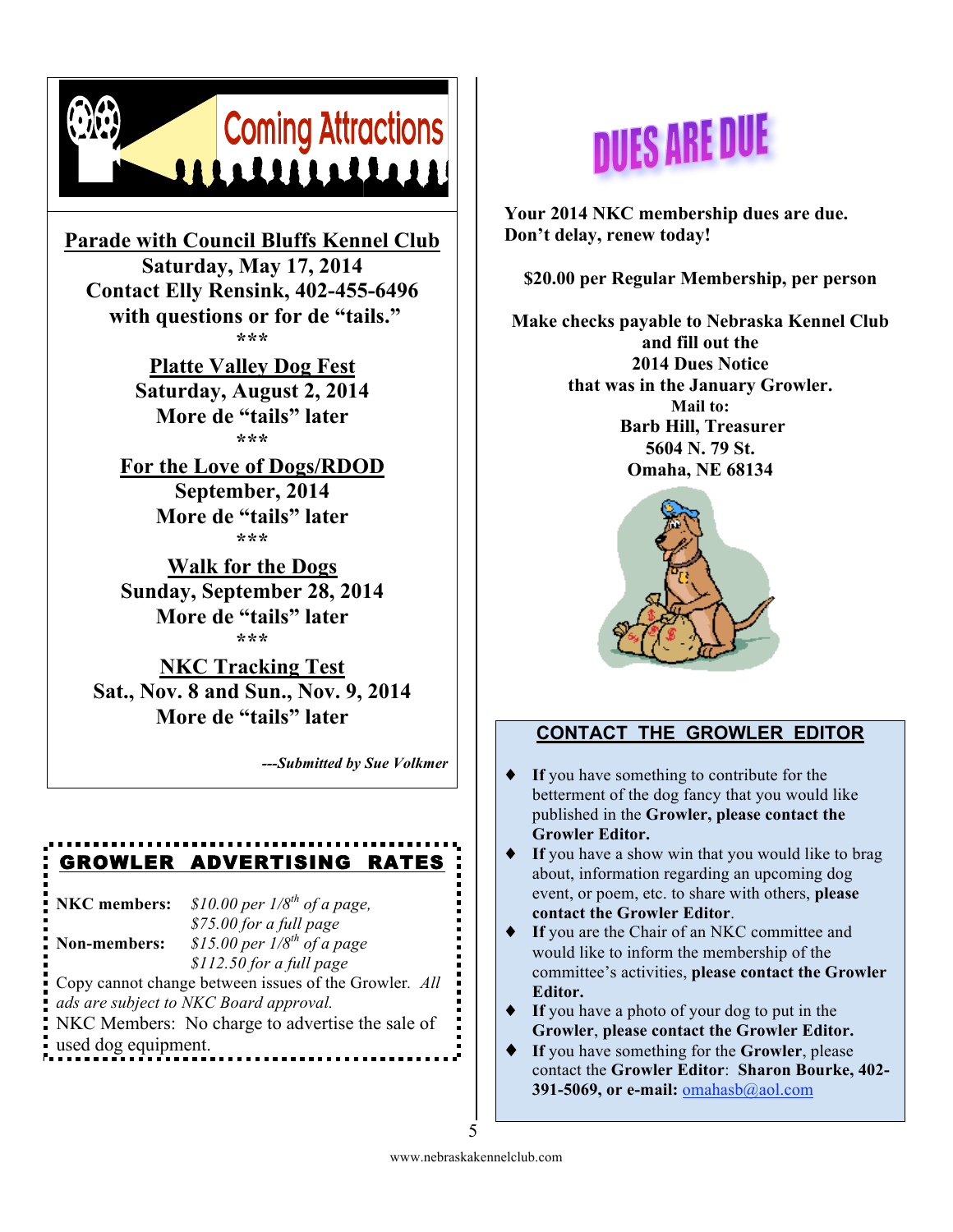#### **NOTICE**

**Amendments, as requested by AKC to the proposed NKC Constitution, will be discussed at the NKC March General Membership Meeting and voted upon at the 7:00 p.m., NKC General Membership Meeting on April 16, 2014, at the Nebraska Humane Society, 8929 Fort, Omaha, NE** 

#### **The Amendments are on this page.**

**Article 1, Sec. 3b** "Regular and Associate membership dues shall not exceed \$50.00 per year; dues for Junior membership will not be assessed.

**Article I, Sec. 5b** Membership dues shall be payable on or before the 1st day of January of each year. No member may vote whose dues are not paid for the current year. During the month of December the treasurer shall send to each member a statement of dues for the ensuing year. A membership will be considered as lapsed and automatically terminated if such member's dues remain unpaid after February 1

**Article III, Sec. 4** Delete "First" in front of Vice President. Delete "and shall act as Administrative Assistant to the President"

**Article III, Sec. 9 & 10.** No change. Per Tim Bourke's research this is state law.

**Article IV.** Delete "the club's official year shall begin immediately at the conclusion of the election at the annual meeting and shall continue through the election at the next annual meeting.

**Article IV, Sec. 2** The annual meeting of the Nebraska Kennel Club shall be held with in Douglas County, Nebraska during the month of February.

**Article VI, Sec. 1** insert "any of" the privileges of the American Kennel Club.

**Article VIII, Sec. 1** Dissolution. The club may be dissolved at any time by the written consent of not less than 2/3 of the members in" good standing."

*---Submitted by Barb Hill*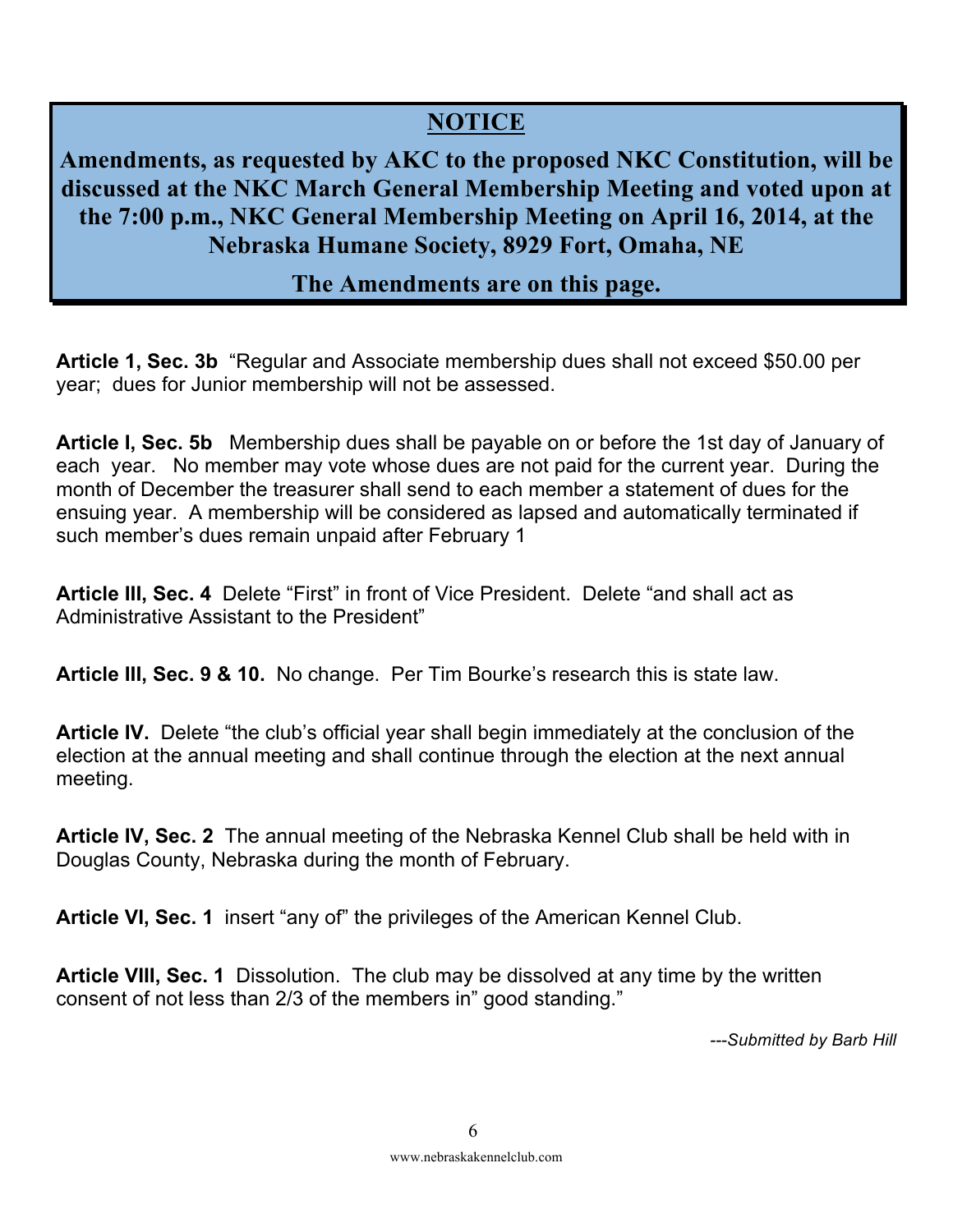#### **TROPHY ROOM**



#### **Rush Lake's Diggin That Dillon TD, aka "Dillon" – Labrador Retriever Owner/handler: Shelly Rehmeier**

March 2, 2014 Timberline Basset Hound Club Judges were Jane Jonas (my mentor) and Roy Fair

The Tracking Test was held at Lory State Park, Bellvue, CO. Dillon's track was 880 yards long, 3 hours old and we ran it in 15 minutes.

**New Title: TDX**



*---Submitted by Shelly Rehmeier*

## *Congratulations!!*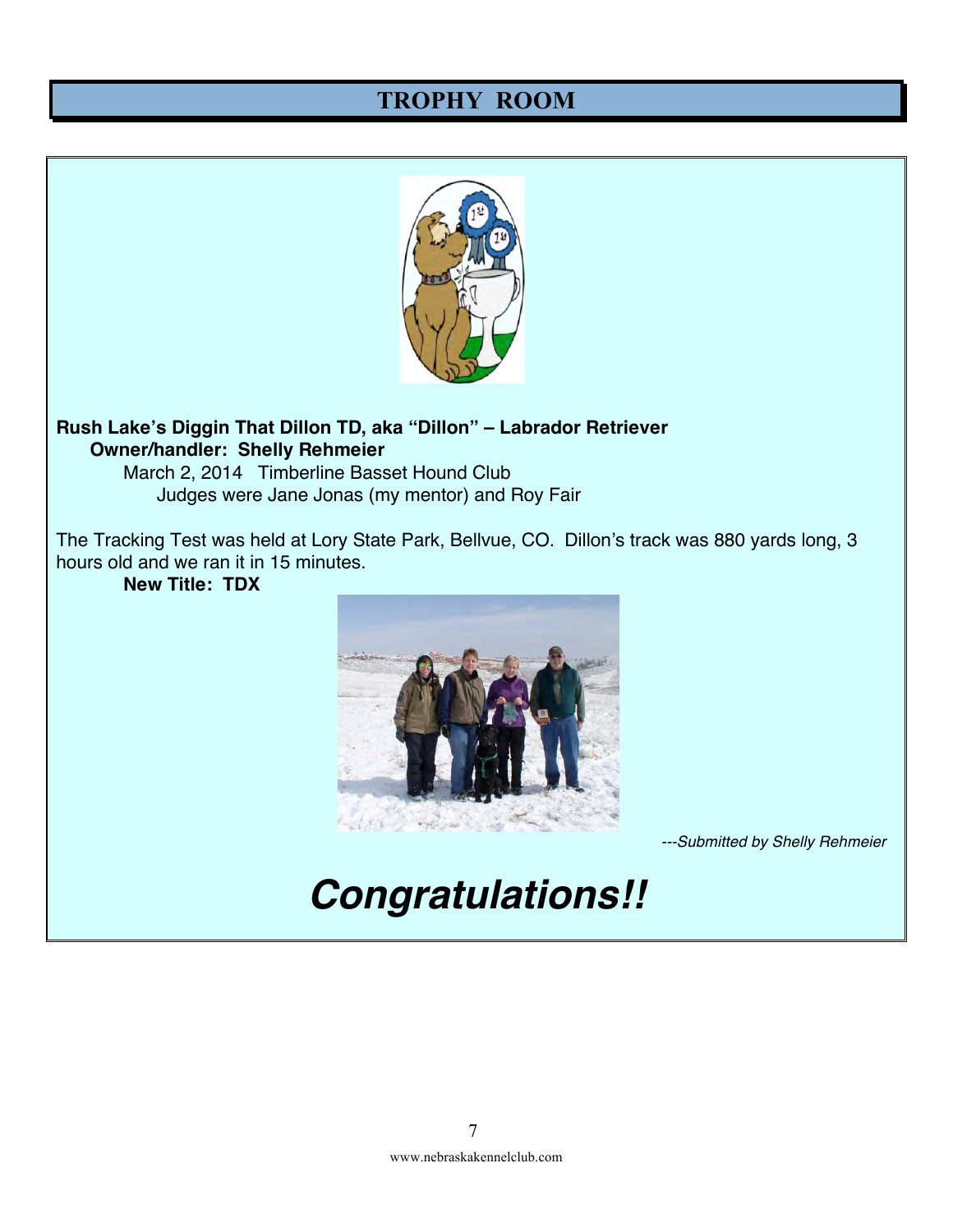## NKC Members Whose Dogs Earned Titles in 2013

ongratulations!

#### **Barbara Hill**

Two AKC conformation champions in 2013

Cavalier King Charles Spaniel Owner, Breeder, Handled all from the Bred By Exhibitor Class **CH Felicity's Shake and Bake** New Champion



Cavalier King Charles Spaniel **CH Feandor Prancer**  better known at Barb's house as Oreo New Champion



#### **Max Hurd**

Chihuahua **CH TLC N Hurd's Unforgettable** Bred, Owned and Handled by Max E. Hurd and Laurie Thompson New Champion



Chihuahua **CH Hurd N TLC's Tuck It Up,** Bred, Owned and Handled by Max E. Hurd and Laurie Thompson – New Champion

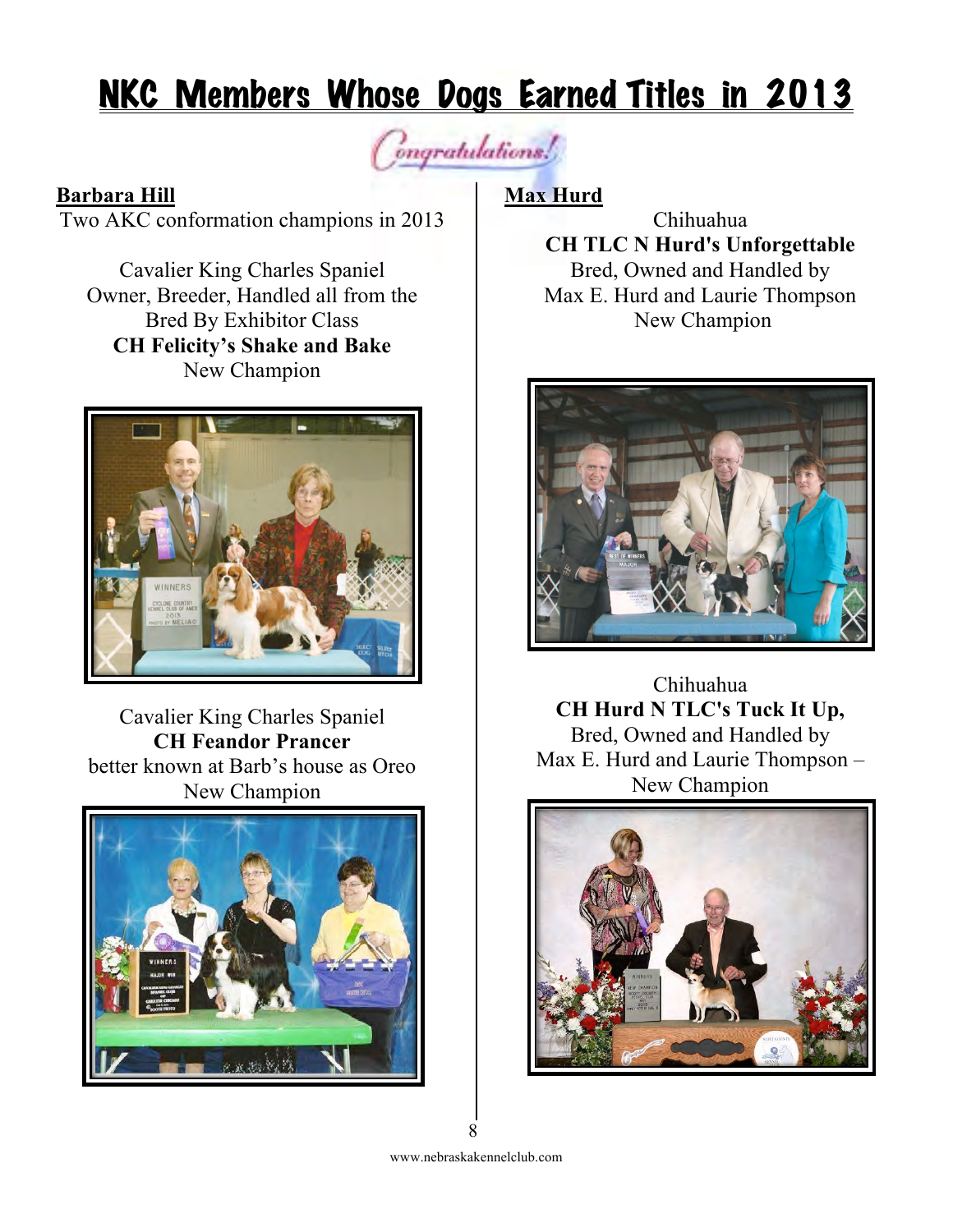#### **Max Hurd**

Chihuahua **GCH Hurd's Q-Tee Bluelight Special** Bred, Owned and Handled by Max E. Hurd finished to his Grand Championship at the Chihuahua Club of Oklahoma Specialty Grand Champion



Chihuahua **CH Hurd's Eat Your Heart Out** Bred, Owned and Handled by Max E. Hurd pictured winning at the Greater Milwaukee Chihuahua Specialty on way to his championship New Champion



#### **Max Hurd**

Chihuahua **CH Hurd's All That Jazz** Bred and Owned by Max E. Hurd pictured finishing her championship at the Chihuahua Club of Northern California Specialty, handled by Jeffrey Yasenchok – New Champion.



**Barb and Chris Ihle** Saint Bernard **Peva's Titan Hyperian The High One CGC, WP** Call name: Titan New Titles: CGC (Canine Good Citizen), WP

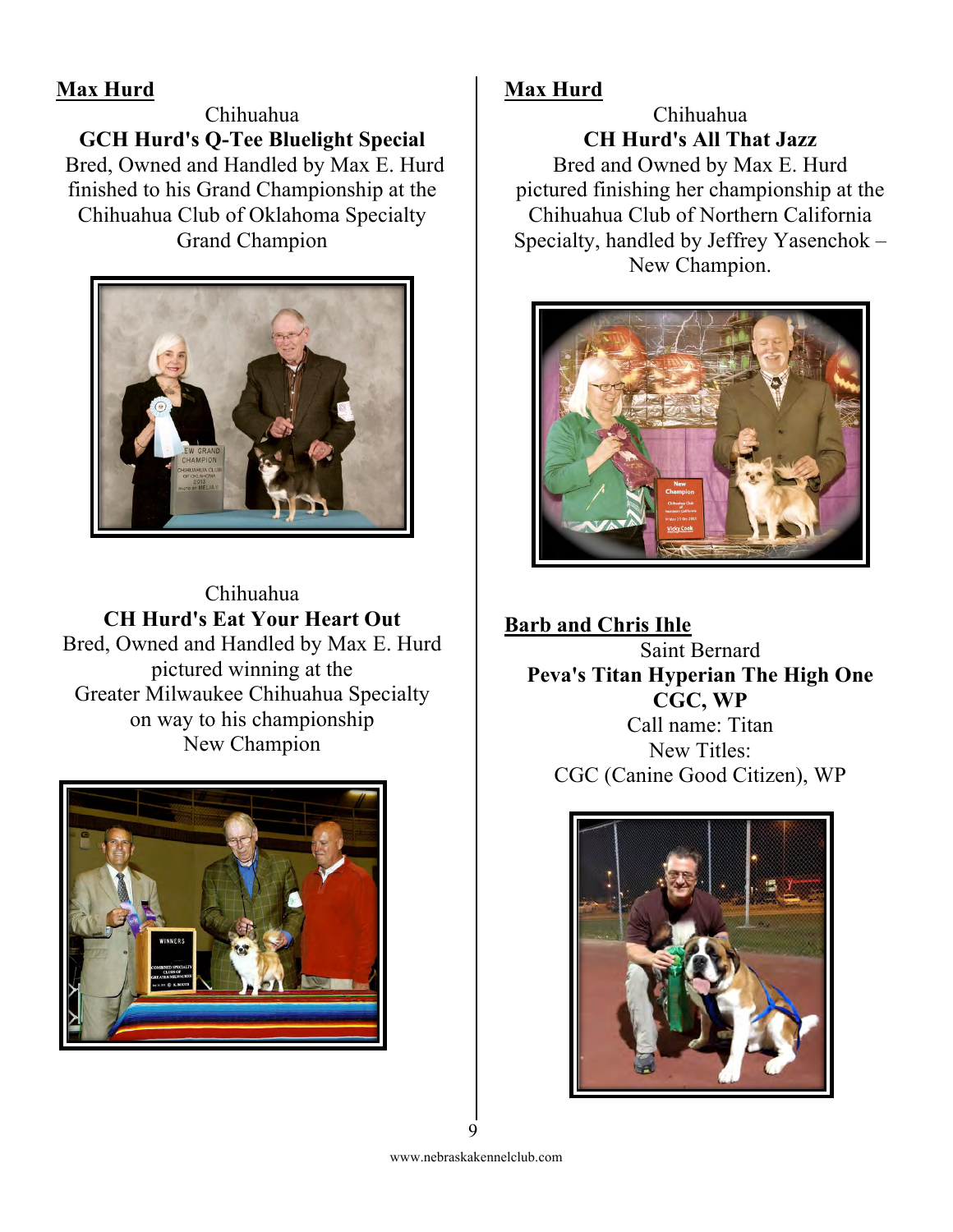#### **Barb and Chris Ihle**

Saint Bernard **Cache Retreat Atlas World On His Shoulders CGC** Call name: Atlas New Title: CGC (Canine Good Citizen)

#### **Sue Volkmer**

PBGV **CH Bradbury's Cross Your Eyes BN TDX CGC** Call name "Eleanor TDX (Tracking Dog Excellent). Eleanor is one of only a few (5) PBGV's to earn their TDX.



**Eleanor – BN (Beginner Novice)**



#### **Ron Weaks**

Border Terrier **CH Tyneside Thunder at Barr Run NA** Call name : Boomer New Champion



Wirehaired Fox Terrier – **Barr Run's All That Razz CD BN RN** Call name: Razz – New Title: RN (Rally Novice)

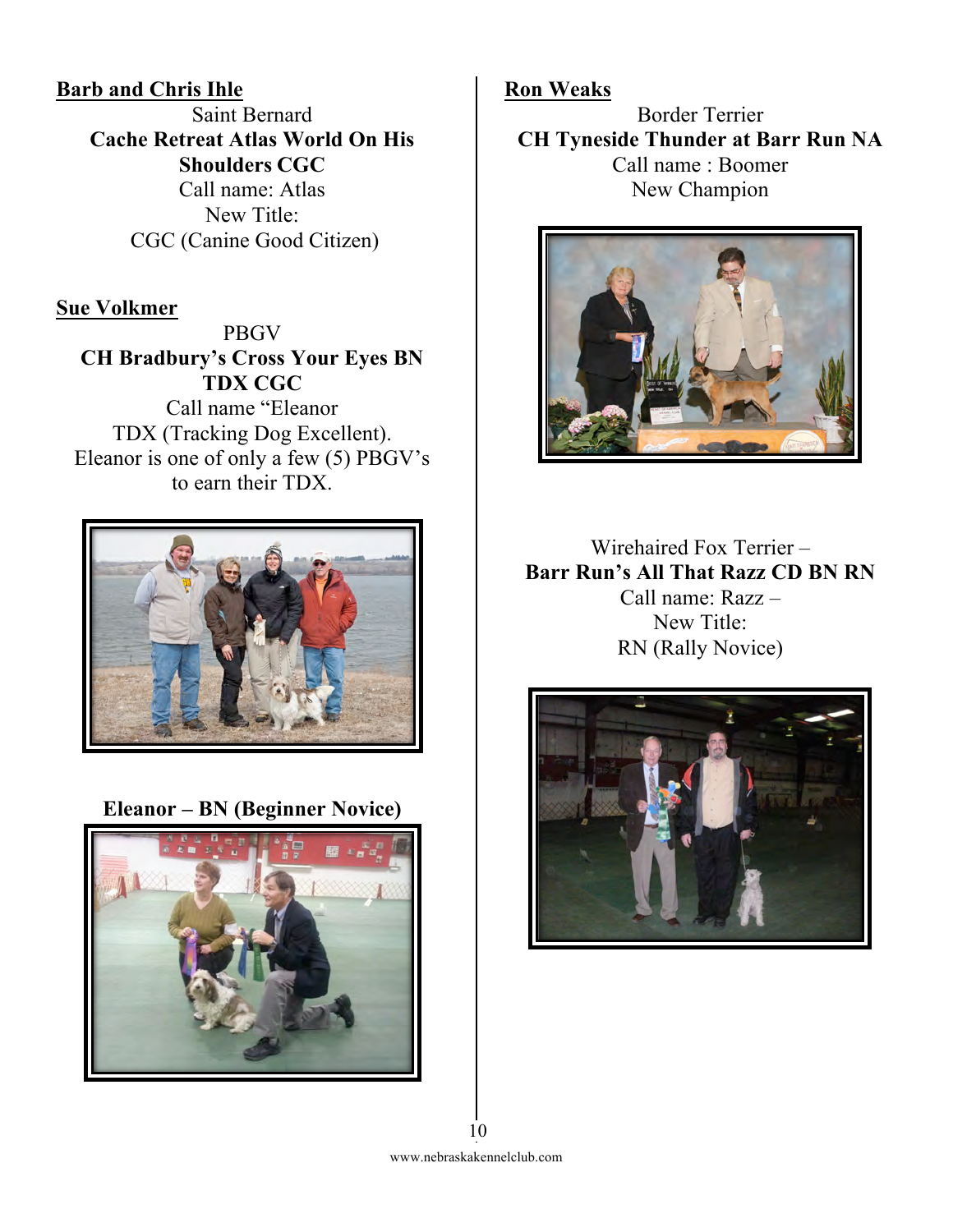**Ron Weaks**

Wirehaired Fox Terrier Barr Run's All That Razz CD BN RN Call name: Razz New Title: CD (Companion Dog)



#### **Jan Hague**

English Cocker Spaniel **Coaltown Sunshine Express RN** Call name: Simon RN (Rally Novice)



# CONGRATULATIONS!!